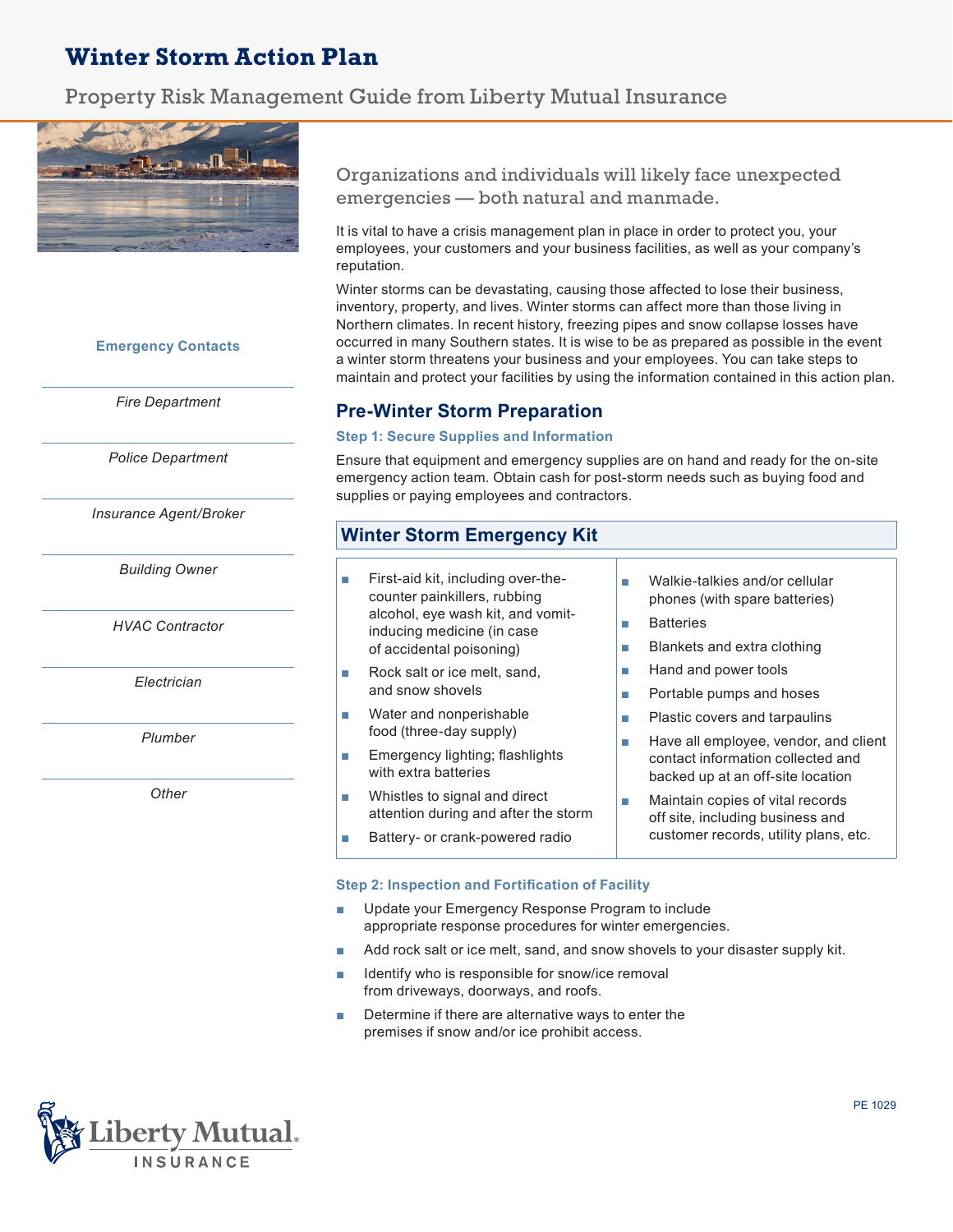- Mark hydrants near your business to make them easy to locate in accumulating snow.
- Remove loose yard debris.
- Relocate nonessential yard equipment to a safe indoor location (furniture, trash receptacles, portable planters, portable signs, dumpsters, etc.).
- Relocate yard storage of raw and finished goods indoors or secure.
- Secure yard storage of flammable liquids drums or move them to a safe location away from important buildings.
- Anchor all portable buildings and trailers to the ground.
- Secure scaffolds and cranes. Secure scaffolds to the building. Fasten rail crane chassis to track with bolts and clamps.
- Brace outdoor signs.

# **Procedures During a Winter Storm**

- Shut down all non-critical and nonessential electrical equipment.
- Keep driveways, walkways, doorways, and roof access points clear of snow and ice.
- Patrol the property when safe to do so and watch for roof leaks, pipe breakage, fire, or structural damage.
- During power failure, turn off electrical switches to prevent reenergizing of equipment until necessary checks are completed.
- Stay informed. Listen to local news and weather channels for situation developments and road closures.
- Ensure employee and customer safety.
- Be mindful of indoor safety. If backup power supplies are needed, do not use an electric generator indoors, inside a garage, or near building air intakes because of the risk of carbon monoxide poisoning.
- Do not store gasoline indoors where the fumes could ignite.
- Use individual heavy-duty, outdoor-rated cords to plug in other appliances.

# **Freeze-Ups**

During severe cold spells, water in sprinkler system piping, domestic water systems, HVAC, or process equipment can freeze and expand causing pipes or fittings to burst.

Water damage from this type of incident can be extensive, especially if the water continues to flow for an extended period. Total costs of the damage and business interruption can be substantial.

In deep freeze conditions, a broken window or open door can let in enough cold air to freeze nearby water pipes and start a catastrophic chain of events. In addition, any equipment that contains or uses water, produces condensation, or depends on pneumatic controls is vulnerable to freezing. Other conditions that make your business susceptible to freeze-ups are heating systems that lack reserve capacity beyond their normal heating load, inadequate building insulation, and piping that runs through unheated areas or concealed spaces.

Many businesses find themselves unprepared when normal winter weather suddenly turns extreme. The following guidelines will help you implement preventive measures to better protect your business from the threat of freeze-ups.

During a storm evacuation, consider your phone lines redirection to cell phones or answering service could be critical.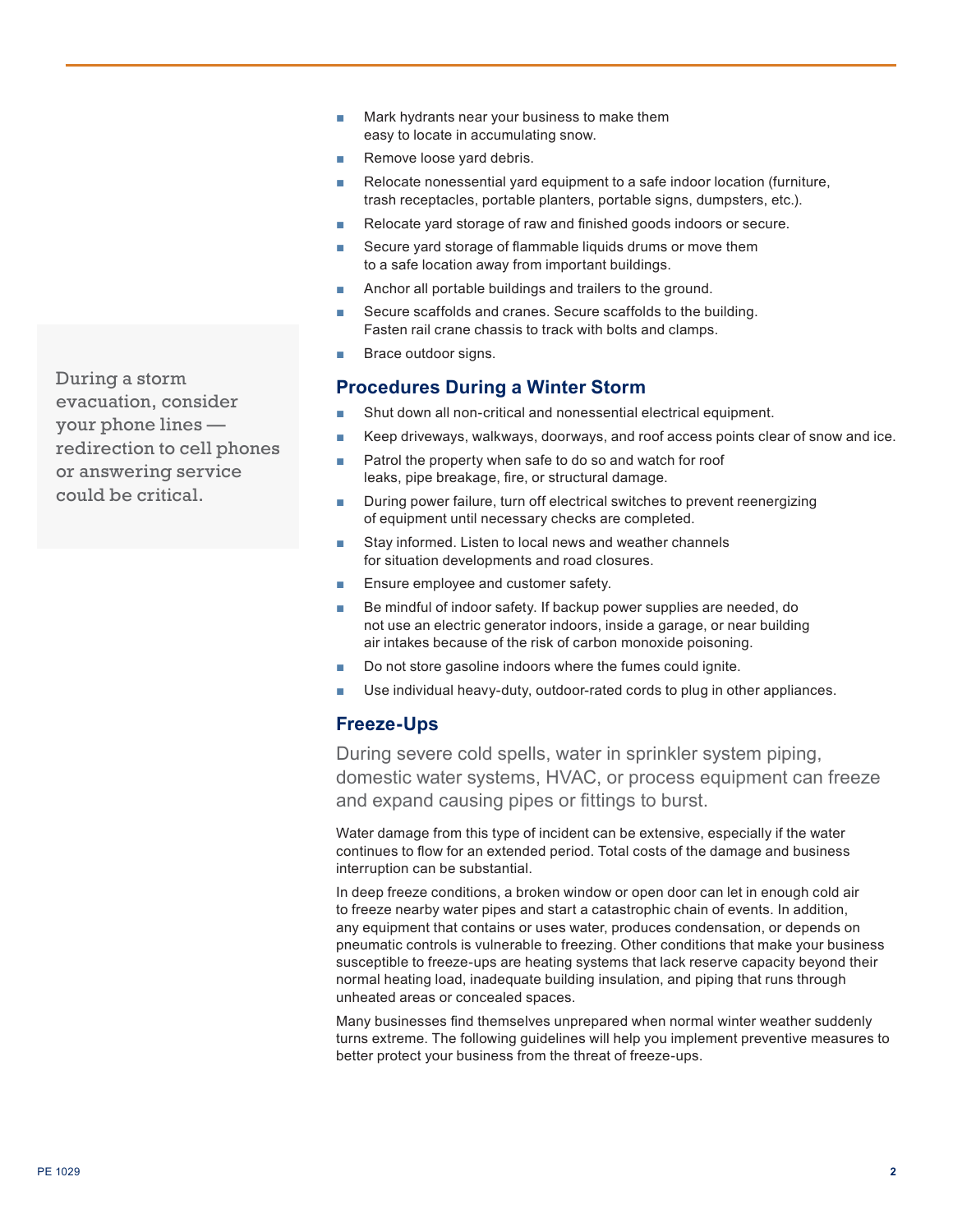#### **Before the Cold Weather Season**

- Update your Emergency Response Program to include appropriate response procedures for below normal temperatures or extreme cold.
- Appoint one or more members of the Emergency Response Team to monitor weather forecasts and initiate winter emergency procedures when appropriate.
- Develop procedures to be followed if you lose heat or electricity (including procedures for restoring electrical services on an item-by-item basis).
- Determine which processes depend on continued building heat for safety (i.e., processes that are subject to solidification or runaway reactions) and need prompt attention.
- Identify equipment, processes, and piping that contain or use water or other liquids that could freeze, and take appropriate measures to prevent potential damage during cold spells.
	- Drain any idle equipment
	- Frequently drain condensation from equipment and pneumatic lines
	- Provide adequate heat and relocate equipment to a heated enclosure, protect it with suitable antifreeze, or install electrical heat tracing and insulation
- Identify building areas that are unusually difficult to heat or that lose heat rapidly. Install an ordinary thermometer and develop procedures to monitor temperatures during cold spells. If these areas are unattended, provide low temperature detectors that can be monitored from a central location.
- Verify that water-filled sprinkler pipes that pass through open areas, cold rooms, passageways, or other areas exposed to temperatures below 40°F are protected against freezing by insulating coverings, frost-proof casings, or listed heat tracing systems.
- Verify that windows, skylights, doors, ventilators, other openings and closures, concealed spaces, unused attics, stair towers, roof houses, and low spaces under buildings do not expose water-filled piping to freezing.
- Service heating systems.
- Make sure adequate supplies of alternate fuels are on hand if the heating systems are capable of dual fuel firing.
- Inspect and maintain the building exterior to minimize openings. Fix windows and doors so they close tightly. Caulk, insulate, and apply weather stripping as needed. Close and seal unneeded dampers, louvers, vents, and openings. Inspect roof drains for debris.
- Drain condensation from dry pipe sprinkler system piping by opening the priming water level drain valve until the water has been expelled. Also, make sure auxiliary drains installed at the system's low points are regularly inspected and drained.
- If there are any trapped sections of sprinkler branch line piping, it may be necessary to briefly shut down the system to drain the water. Shut off and drain automatic sprinkler systems only as a last resort. Use the Liberty Mutual Insurance Sprinkler Impairment Program to report impairments.
- Maintain and test standby electric generator(s) for emergency power (if applicable).
- Determine if portable heaters or other emergency equipment are needed.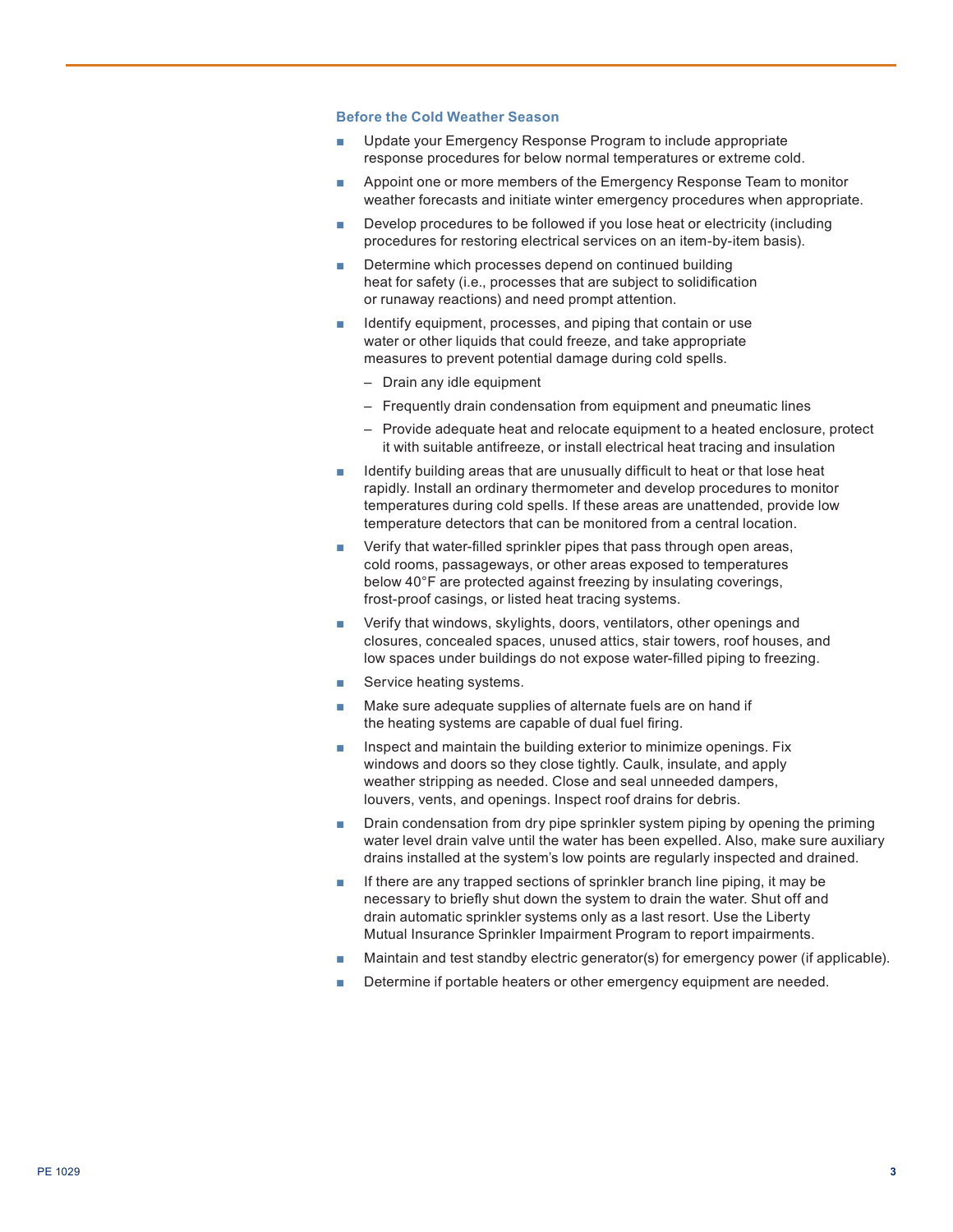#### **During Cold Spells**

- Monitor temperatures every few hours in vulnerable areas. This can be done by regular watch tours or by providing low-temperature alarms that are connected to a constantly attended location.
- Verify that water-filled sprinkler piping is maintained at a minimum temperature of 40°F.
- Inspect valve enclosures for preaction and deluge valves on a daily basis to verify a minimum temperature of 40°F.
- Provide approved portable heaters for vulnerable areas that might fall below 40°F.
- Provide heat or steam tracing for exterior piping that contains liquids subject to freezing.
- Use tarps to erect temporary windbreaks. For a permanent windbreak, consider planting evergreen trees and hedges upwind (prevailing winter wind direction) of vulnerable buildings and equipment.
- For pipes that are vulnerable to freezing, open water faucets slightly to let them drip in order to keep water flowing. Ice may still form, but the open faucet helps prevent the pipe from bursting by allowing relief for any built up pressure.
- If pipes freeze, turn off the water supply and thaw or repair damaged piping. If the frozen piping affects fire protection systems, use the Sprinkler Impairment Program to notify Liberty Mutual Insurance.
- Do not use open flame devices to thaw frozen pipes or equipment.
- Verify that all fire protection equipment is in service.
- Constantly monitor any boilers or other heating systems that must remain online.
- Keep names and phone numbers of your heating contractor, plumber, and fire department easily accessible.

### **Snow Loading and Roof Collapse**

Most businesses plan for snow and severe weather by winterizing vehicles, contracting for snowplowing, etc. However, many businesses neglect to adequately plan for excessive snow loading on roofs.

The potential for roof collapse or structural damage increases as the weight of accumulated snow and ice exceeds the snow load capacity of the roof.

Rain falling on accumulated snow is especially dangerous because snow-covered roofs do not drain well and accumulating water and ice can quickly exceed the design limits of the roof.

Even if you are in a warm area of the country, you should not ignore this hazard. In fact, your facilities may be more susceptible to an unusually severe winter storm because they are not designed for extreme weather and personnel are less accustomed to, and less prepared for extreme conditions. In addition, building codes in these areas have lower snow load requirements that can make roofs more susceptible to collapse from unusual snow loading.

Planning, preparation, and prompt action to remove accumulated snow can help minimize the potential risk of roof collapse.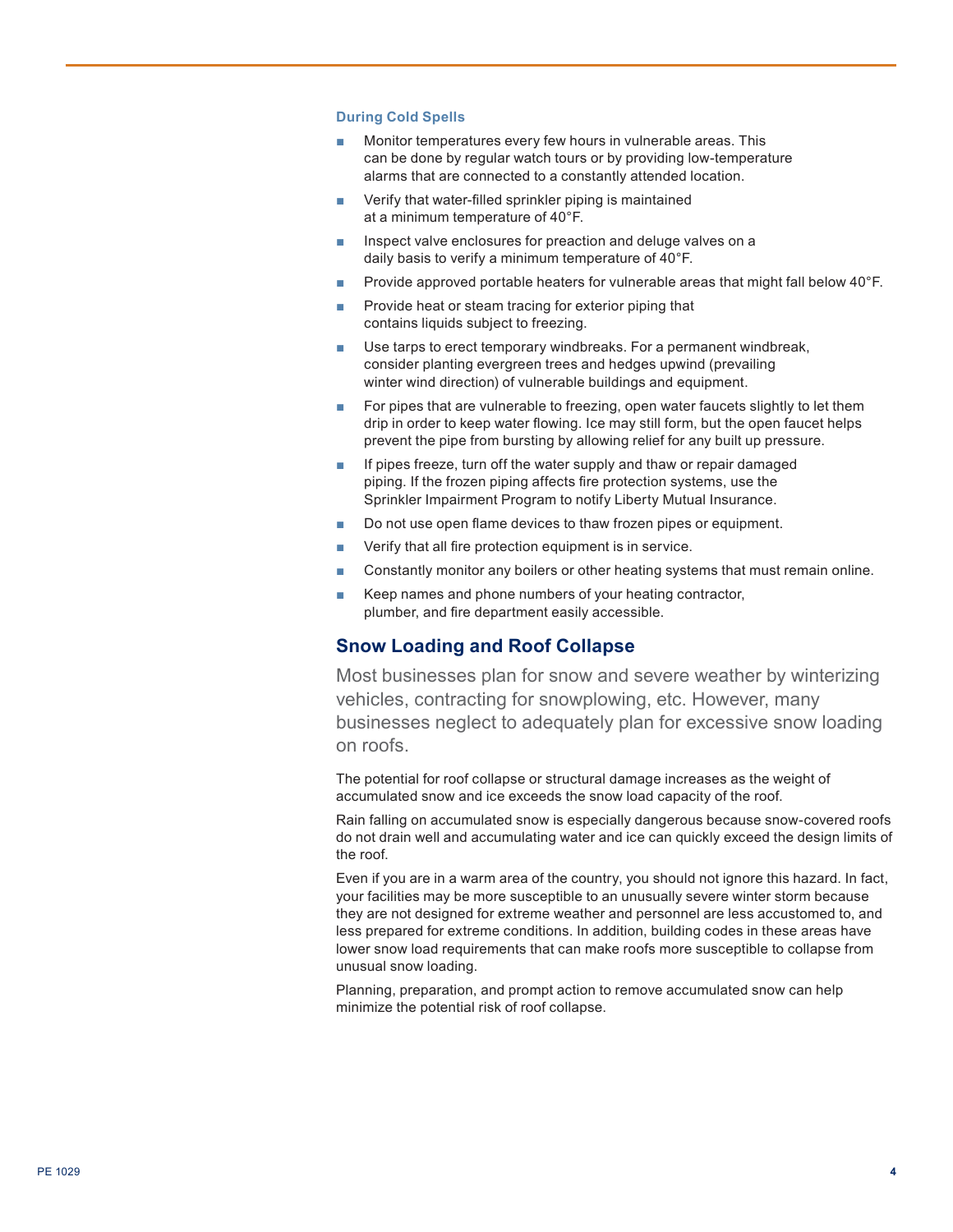#### **Planning and Preparation**

- Be sure your Emergency Response Program covers winter emergencies, including appropriate response procedures for excessive snow loads.
- Determine the maximum safe snow depth for the roof based on its load capacity as indicated in the building plans and specifications or in an engineering analysis of the roof design.
- For new construction or when reinforcing roof load limits, follow the design guidelines in the American Society of Civil Engineers Standard for Minimum Design Loads for Buildings and Other Structures, ASCE 7.
- Inspect the roof structure for damage or deterioration and repair or reinforce as needed.
- Inspect all roof drains and downspouts and clean any accumulated debris from the roof to prevent clogging the drainage system.
- Look for evidence of past water ponding and eliminate the causes.
- Identify who is responsible for snow/ice removal from roofs.
- Establish a plan for elevating mechanized snow removal equipment to the roof.
- Determine what special tools, equipment, protective devices, clothing, and footwear will be needed to work on a snow covered roof. Make sure all the necessary gear is on hand and ready for use.
- Identify what types of fall protection will be needed to work on a snow covered roof. Guardrails, nets, or personal fall-arrest system for each worker may be necessary, depending on roof configuration and existing fall protection already installed.
- Determine if there are special hazards on the roof that may be hidden from view by the snow. Mark skylights, roof drains, vents, and other hazards or obstructions so that workers will be able to see and avoid them.
- Develop a plan for keeping all roof access points clear of snow.
- Teach workers the warning signs of overexposure and hypothermia.
- Read, understand, and follow all manufacturers' instructions for the safe use of snow blowers and similar mechanical equipment.
- Develop a plan to ensure that powered equipment is not used within 10 feet of any roof edge.
- Check with a roofing contractor before using mechanized equipment on the roof to ensure the equipment will not damage the roof membrane.
- Instruct workers on snow covered roofs to operate equipment at reduced speeds due to slippery roof conditions

#### **When the Snow Flies**

Regularly monitor snow depth on the roof, paying close attention to areas where snow tends to drift and accumulate. Areas such as roof valleys (low sections adjacent to higher sections) and roof-mounted structures, such as tanks and penthouses, are particularly susceptible.

Remove snow accumulations from the roof before the snow reaches 50% of the safe maximum depth, (see Table 1) and use safe roof practices. Do not send employees on to the roof once the snow load approaches the load capacity. Remove snow during a storm only if the forecast indicates that the total snowfall will result in dangerous accumulations.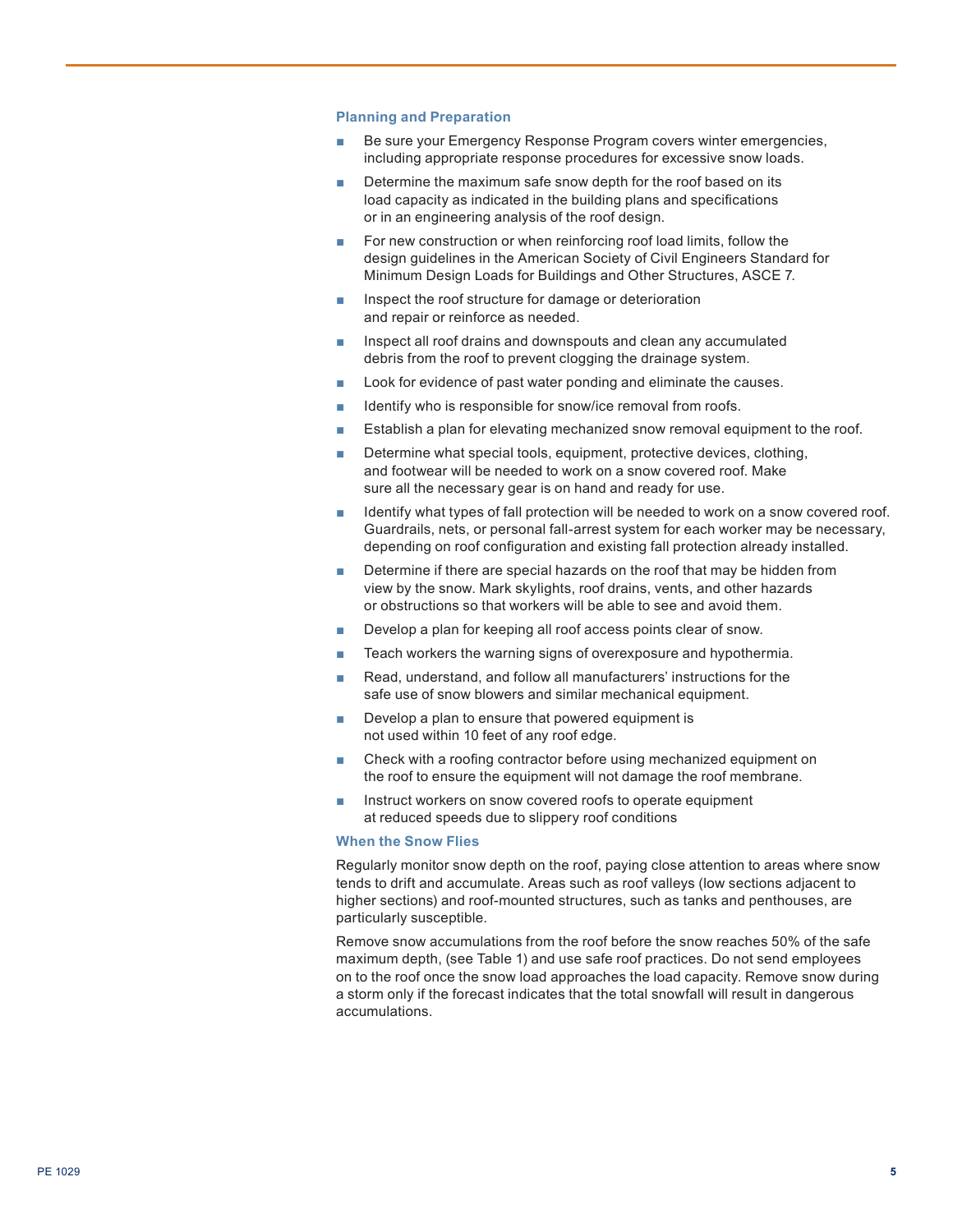Remove snow in layers uniformly across the roof to prevent unbalanced loads that might cause a collapse. Avoid making snow piles on the roof during the removal process.

Clear snow and ice from storm drains and catch basins. Periodically inspect the roof drainage system to make sure that it is not clogged with ice or debris.

Use care with snow removal equipment (shovels, ice spades, snow blowers, etc.) to prevent roof cover damage. It is not necessary to clean completely down to the roof surface as long as melting snow and water can freely flow to the drains.

#### **Measuring the Snow Load**

Table 1 is a guide that combines live load design (lbs/ft<sup>2</sup>) and the density (lbs/ft<sup>3</sup>) of accumulating snow, ice, or water to determine when to take corrective action. For example, a roof designed to handle a snow load of 20 lb/ft<sup>2</sup> could possibly withstand 11.5 inches of heavy wet snow. Therefore, you should remove it from the roof (if it is safe to do so) when it reaches approximately six inches.

#### **Density Information**

|                                   |      | Light/Dry Snow   Heavy/Wet Snow | <b>Ice</b> | Water |
|-----------------------------------|------|---------------------------------|------------|-------|
| Density (lb/ft $3$ )              | 3.12 | 20/81                           | 57.25      | 62.43 |
| <b>Percentage of Water Weight</b> | 5%   | 33%                             | 92%        | 100%  |

|                        | <b>Light/Dry Snow</b> |                                                      | <b>Heavy/Wet Snow</b> |                                                      | <b>Ice</b>   |                                                      | <b>Water</b> |
|------------------------|-----------------------|------------------------------------------------------|-----------------------|------------------------------------------------------|--------------|------------------------------------------------------|--------------|
| <b>Design</b><br>Load  | <b>Depth</b>          | <b>Consider</b><br><b>Clearing</b><br><b>Roof at</b> | <b>Depth</b>          | <b>Consider</b><br><b>Clearing</b><br><b>Roof at</b> | <b>Depth</b> | <b>Consider</b><br><b>Clearing</b><br><b>Roof at</b> | <b>Depth</b> |
| $5$ lb/ft <sup>2</sup> | 19.2                  | 10                                                   | 2.9                   | 1.5                                                  | 1.0          | 0.5                                                  | 1.0          |
| 10 $lb/ft^2$           | 38.4                  | 19                                                   | 5.8                   | 3                                                    | 2.1          | 1                                                    | 1.9          |
| 15 $lb/ft2$            | 57.7                  | 28                                                   | 8.6                   | $\overline{4}$                                       | 3.1          | 1.5                                                  | 2.9          |
| 20 $lb/ft2$            | 76.9                  | 38                                                   | 11.5                  | 6                                                    | 4.2          | 2                                                    | 3.8          |
| 25 $1b/ft2$            | 96.1                  | 48                                                   | 14.4                  | 7                                                    | 5.2          | 2.5                                                  | 4.8          |

#### **Equivalent Inches of Precipitation**

**Table 1:** Equivalent Snow Load Table

### **Post-Winter Storm Procedures**

- Following the storm, assess damage and notify all critical people (management, contractors, etc.) of next steps based on damage.
- Secure the site and provide watch service if necessary.
- Clear away the snow and ice from driveways, walkways, doorways, and roof access points.
- Make sure heating systems and water pipes are working.
- Close water faucets (if previously opened to prevent the pipe from bursting).